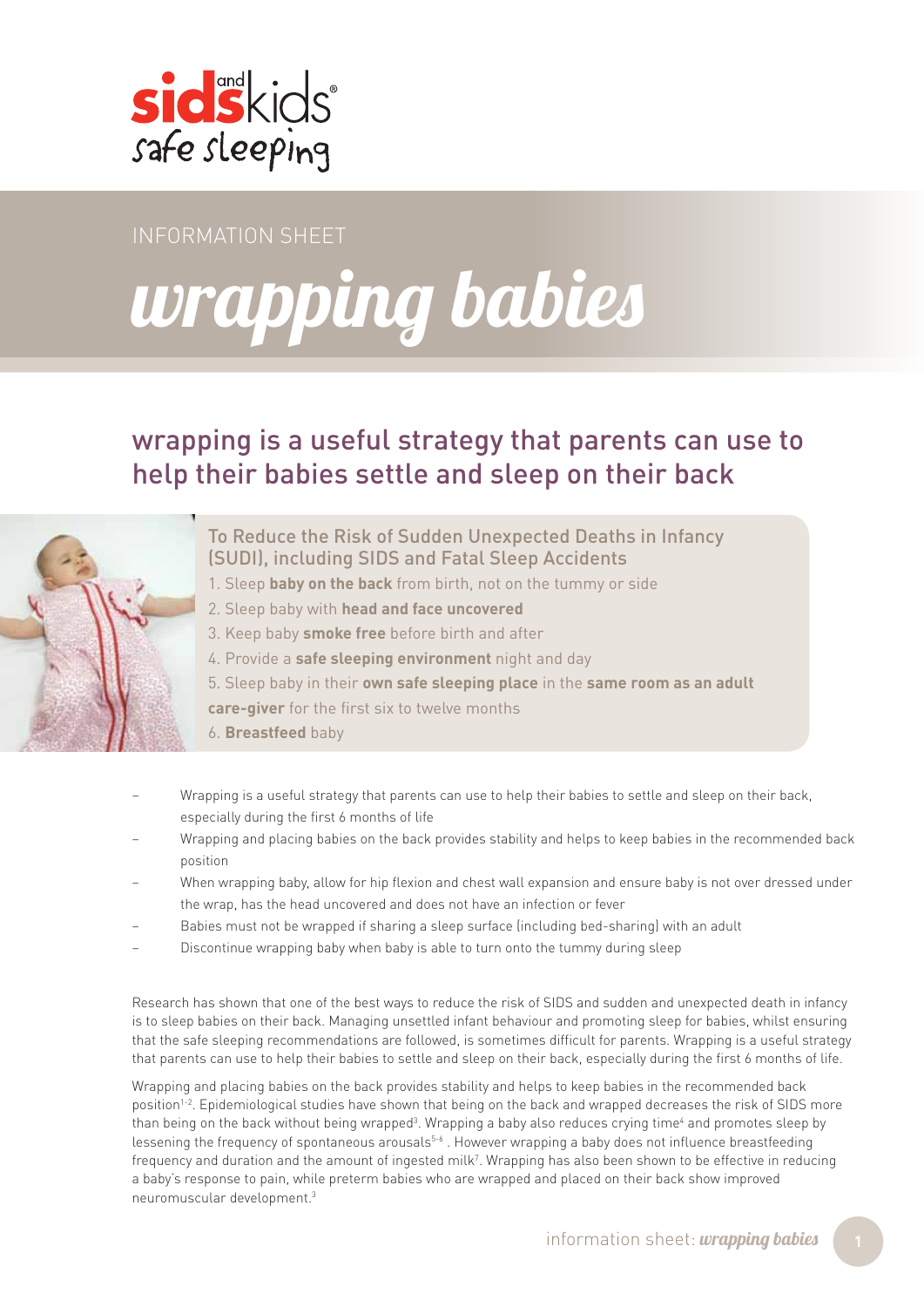

Tummy sleeping increases the risk of sudden unexpected infant death and must be avoided. Wrapping a baby and placing them in the tummy position is even more dangerous as it prevents babies from moving to a position of safety<sup>2,3</sup>. Wrapping techniques that use tight wrapping with the legs straight and together have been associated with an increased incidence of abnormal hip development.<sup>3,8</sup> Other studies have linked tight chest wrapping with an increased risk for pneumonia<sup>9</sup>, while some studies have indicated that overheating may occur if the baby is wrapped with their head covered or if the baby has an infection<sup>3</sup>. It is therefore important to allow for hip flexion and chest wall expansion when wrapping<sup>2,3</sup> and to ensure the head is uncovered and the baby does not have an infection or fever<sup>3</sup>.

A variety of baby wrapping techniques appropriate to the baby's developmental age can be used based on the principles of safe wrapping. For example, a younger baby (less than 3 months) may have their arms included in the wrap to reduce the effects of the Moro or 'startle' reflex; whilst an older baby (more than 3 months) may have their lower body wrapped with their arms free, to allow the baby access to their hands and fingers which promotes self soothing behaviour, while still reducing the risk of the baby turning to the tummy position. The Moro or 'startle' reflex should have disappeared by the time the baby is 4-5 months of age.

#### Principles of Safe Wrapping

- Ensure that baby is positioned on the back with the feet at the bottom of the cot.
- Ensure that baby is wrapped from below the neck to avoid covering the face.
- Sleep baby with face uncovered (no doonas, pillows, cot bumpers, lambs wool or soft toys in the sleeping environment).
- Use only lightweight wraps such as cotton or muslin (bunny rugs and blankets are not safe alternatives as they may cause overheating)<sup>10</sup>.
- The wrap should not be too tight and must allow for hip and chest wall movement<sup>8,9</sup>.
- Make sure that baby is not over dressed under the wrap. Use only a nappy and singlet in warmer weather and add a lightweight grow suit in cooler weather.
- Provide a safe sleeping environment (safe cot, safe mattress, safe bedding).
- Babies must not be wrapped if sharing a sleep surface (including bed-sharing) with an adult. Sharing a sleep surface with a baby can be hazardous in certain circumstances. See SIDS and Kids information statement 'Sleeping with a baby' for advice about sharing a sleep surface with a baby.
- Modify the wrap to meet the baby's developmental changes, eg. arms free once 'startle' reflex begins to disappear at around 3 months; (Moro or 'startle' reflex should have disappeared by 4-5 months).
- When baby is able to roll from their back to their tummy and then onto their back again during supervised play (usually 4-6 months) the use of a wrap can be discontinued for settling and sleep. The wrap may prevent an older baby who has turned onto their tummy during sleep from returning to the back sleeping position.

Examples of techniques that can be used to wrap a baby based on their developmental age. Reduce the effects of the Moro or startle reflex for a younger baby by including arms in wrap. Help an older baby stay on their back by wrapping their lower body, but leaving their hands and arms free to self soothe. Most babies eventually resist being wrapped.

The SIDS and Kids 'Safe Wrapping: Guidelines for safe wrapping of young babies' pamphlet shows you how to wrap your baby safely. An alternative to wrapping is to use a safe infant sleeping bag; one with a fitted neck and armholes that is the right size for the baby's weight. Clothing can be layered **0-3 months 3-6 months**

underneath the sleeping bag according to climate conditions. There is some evidence that sleeping bags may assist in reducing the incidence of SIDS<sup>11</sup>, possibly because they delay the baby rolling into the tummy position and eliminate the need for bedding. It is important to encourage tummy time to play when the baby is awake and supervised by an adult, but babies must not be allowed to sleep in the tummy position.